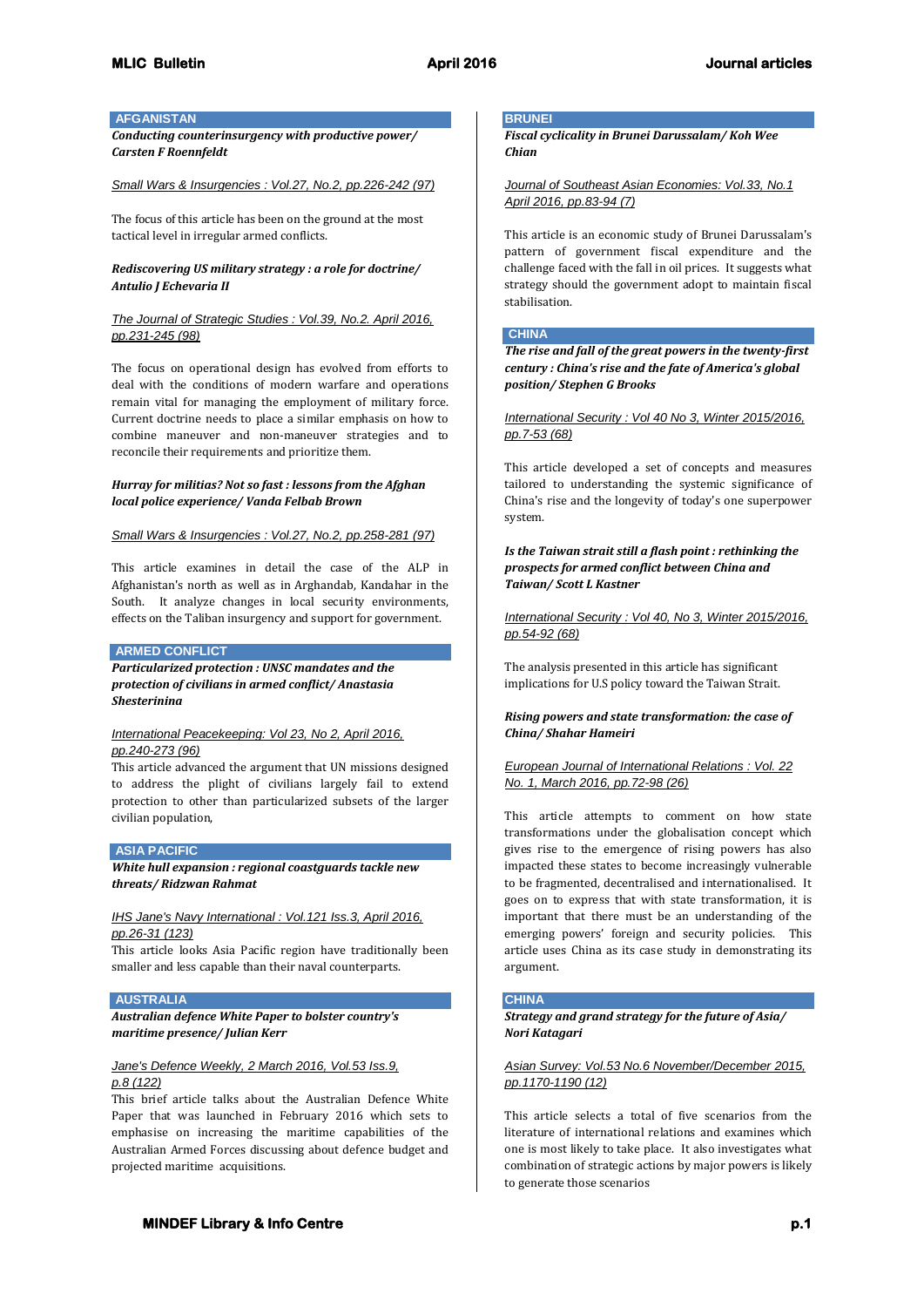# **CHINA**

*Comparing Japanese and South Korean strategies toward China and the United States/ Audrye Y Wong*

### *Asian Survey: Vol.53 No.6 November/December 2015, pp.1241-1269 (12)*

This paper argues that Japan and South Korea respond first to local and imminent threats, rather than abstract, structural threats such as rise of China

# *Can power make a great state?: Asian citizens views of China's power/ Yida Zhai*

# *Issues & Studies:Vol.51,No 4, December 2015, pp.85-117 (34)*

This article has distinguished two goals of state development. Struggling for power and a great state that practices confucian Wangdao politics. Analyzed Asian perceptions and evaluation of china's influence.

# *Miles apart : Taiwanese election tests Chinese strategy/ J Michael Cole*

# *Jane's Intelligence Review: Vol 28 Issue 4, April 2016, pp. 30-35 (123)*

The article examines the implications of the election result for China's pursuit of eventual reunification with Taiwan

# *America's security role in the South China Sea/ Andrew S Erikson*

# *Naval War College Review : Vol 69 No 1, Winter 2016, pp.7-20 (F22)*

The article highlights China's military and paramilitary forces have a century plus history of capturing islands and other features in the South China Sea. Specific policy recommendations to develop and maintain a force structure and set of supporting policies and partnerships geared to ensuring access despite Chinese development of counter intervention capabilities.

# *The evolution of the interstate security crisis management theory and practice in China / Alastair Iain Johnston*

# *Naval War College Review : Vol 69 No 1, Winter 2016, pp.29-71 (F22)*

The purpose of this article is to help fill the gap in knowledge about Chinese crisis management theory and practice. Focusing international security crisis management over the past ten to fifteen years mainly on the evolution of thinking in China about.

# *The revenge of history/ Bruno Tertrais*

# *The Washington Quarterly Vol.38, No.4, Winter 2016, pp.7-18 (108)*

This return of history as an engine of international relations. The remarkable on the contrary is the Russian, China, Islamic State and Iran use history to advance their 21st century political agendas.

# **CYBERSECURITY**

*Securing the domain/ Gerrard Cowan*

# *Jane's Defence Weekly: 30 March 2016, Vol.53 Iss.13, pp.28-32 (122)*

A 5-page article addressing the advancement of cyber technology and how potential targets must always keep ahead of the threat in order to prevent disastrous cyberattacks that could potentially cripple organisation and even nations.

# **INDIA**

# *Indian Navy retires its Sea Harriers/ Rahul Bedi*

# *Jane's Defence Weekly: 30 March 2016, Vol.53 Iss.13, p.15 (122)*

A brief report on the retirement of 6 single-seated Sea Harrier FRS Mk 51s of the Indian Navy which proved logistically difficult and expensive to maintain as explained by officials from the Indian Navy.

# **INDONESIA**

*Indonesian president reiterates plan to double the country's defence spending/ Jon Grevatt*

# *Jane's Defence Weekly, 2 March 2016, Vol.53 Iss.9, p.19 (122)*

Indonesian local news reported Indonesia's President Joko Widodo pledging to increase the country's defence budget in order to support the modernisation of the Indonesian Armed Forces. Analysts sees this as overambitious as studies has shown that there is a slowdown in Indonesia's economy for the next few years. While others see that Indonesia may well increase its defence spending based on the continuing GDP growth.

# *Indonesia as an emerging peacekeeping power: norm revisionist or pragmatic provider?/ David Capie*

# *Contemporary Southeast Asia: Vol.38 No.1 April 2016, pp.1-27 (19)*

This article raises 3 arguments on Indonesia as an emerging player in United Nations peacekeeping operations. First, Indonesia has set a goal of becoming the top ten contributing country in peacekeeping operations. Secondly, although it has strong preference for undergoing UN peace operations mandated by the UN Security Council, Indonesia's views are evolving. Thirdly, Indonesia has advocate for a "more ambitious approach to peacekeeping in Southeast Asia" where it has argued for an ASEAN peacekeeping force.

# *Indonesia reveals more details of ramming incident with CCG vessel/ Ridzwan Rahmat*

*Jane's Defence Weekly: 30 March 2016, Vol.53 Iss.13, p.14 (122)*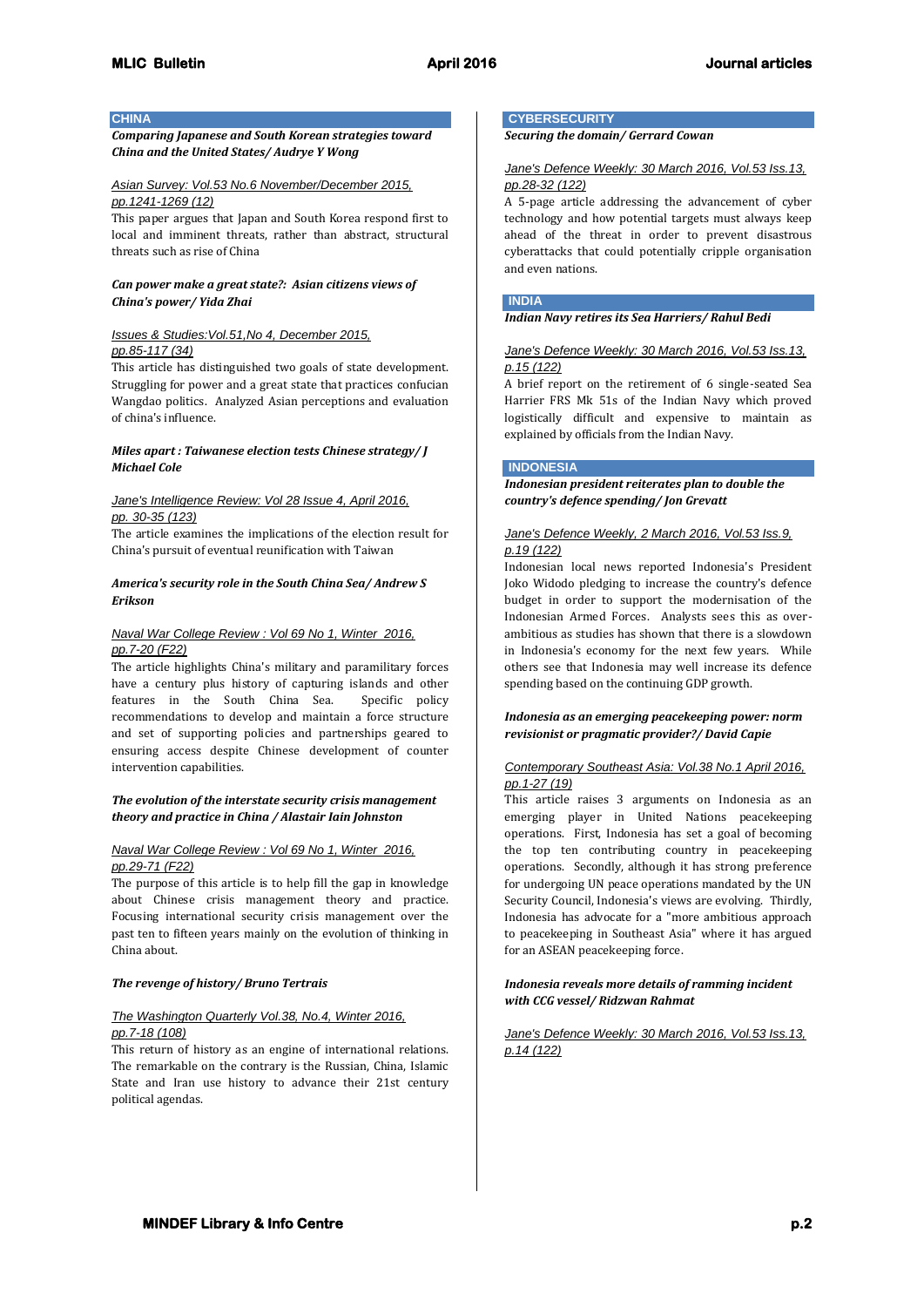# **INTERNATIONAL INTELLIGENCE**

*Developing international intelligence liaision against Islamic state : approaching one for all and all for one?/ Adam D M Svendsen*

*International Journal of Intelligence and CounterIntelligence: Vol 29 No 2, Summer 2016, pp. 260-277 (117)*

A highly complex gradual long term approach. The international intelligence liaision is also developing incrementally, substantially following what can be characterized as the familiar evolutionary path of being driven largely by cautious necessity from its bilateral onset to its later more multi orientated basis.

# **LEBANON**

*The Lebanese army : saviour of the republic/ Eduardo W Aboultaif*

# *RUSI Journal: Vol 161 No 1, February/March 2016 , pp. 70-78 (127)*

Three elements are examined in this article, the role of the Lebanese army in the political sphere, second its prudent leadership and third its wary reaction to political unrest.

### **MALAYSIA**

*Logistics for Pacific pathways: Malaysia/ Michael McMillan, Brian W. Tuttle*

### *Army Sustainment: March-April 2015, pp.42-25 (74)*

Takes a look at the logistics process conducted by Malaysia during the Pacific Pathways multi-national exercise held in September 2014. Several exercises were conducted by the U.S. forces with several countries were conducted in three different countries including Malaysia. This article focuses on the exercise that was conducted in Malaysia explaining the processes that were carried out and the experiences of the exercise.

### *Striking a balance/ Jon Grevatt*

# *Jane's Defence Weekly: 23 March 2016, Vol.53 No.12, pp.24-28, 30-31 (122)*

This article highlights the economic constraints of the Malaysian Armed Forces, while trying to balance its force capabilities with the growing security threats within the region.

# *Procurement plans remain under funding pressure/ Dzirhan Mahadzir*

# *Defence Review Asia: March-April 2016, Vol. 10, No.2, pp.10-13 (146)*

Malaysia's fiscal situation continues to weigh upon its future procurements. The Malaysia armed forces is split into two distinct directions. To develop its conventional capabilities to defend the nation from any external threat and to defend against asymmetrical threats to Sabah.

# **MILITARY**

*Different threats, different militaries : explaining organizational practices in authoritarian armies/ Caitlin Talmadge*

# *Security studies: Vol.25, No 1, January- March 2016, pp.111-141 (118)*

There are four steps to present in this article explaining what military organizational practices are, and why they vary within and across states. Second the argument to a carefully designed plausibility probe comparing the threat environmental and military organizational practices of two states whose differences are both intuitively and theoretically puzzling North and South Vietnam. Third examine alternative explanations. Fourth the broader implications for theory, research and policy.

# **MILITARY VEHICLES**

*Wheeled armoured vehicles: Asia Pacific states roll out AFVs/ Christopher F Foss*

# *Jane's International Defence Review: April 2016, Vol.49, pp.40-42, 44 (120)*

This article talks about the rising capability of Asia Pacific countries in their own armoured fighting vehicles (AFVs). Countries include: China, India, Indonesia, Japan, Malaysia, Pakistan, Republic of Korea (RoK), Singapore, Taiwan and Thailand. The article provides a brief writeup of each country's efforts in the development and production of these vehicles.

#### **MISCELLANEOUS**

*Women in close combat: the UK decision/ David Reynolds*

# *Jane's Defence Weekly: 3 February 2016, Vol.53 No.5, pp.22-26 (122)*

This article looks at how women take on their roles in the military focussing on the armed forces in the United Kingdom.

# *New tools for emergency managers: an assessment of obstacles to use and implementation/ Sabrina McCormick*

### *Disasters: Vol.40 No.2 April 2016, pp.207-225 (23)*

This paper focuses on the role of the formal response community's use of social media and crowdsourcing for emergency managers (EMs) in disaster planning, response and recovery in the United States." The findings in this study includes an insight into why many emergency managers are not using social media. It also demonstrates how internal organisational functions and staffing affects the related agencies. This article examines how to improve the outcome of the EM agencies in the United States.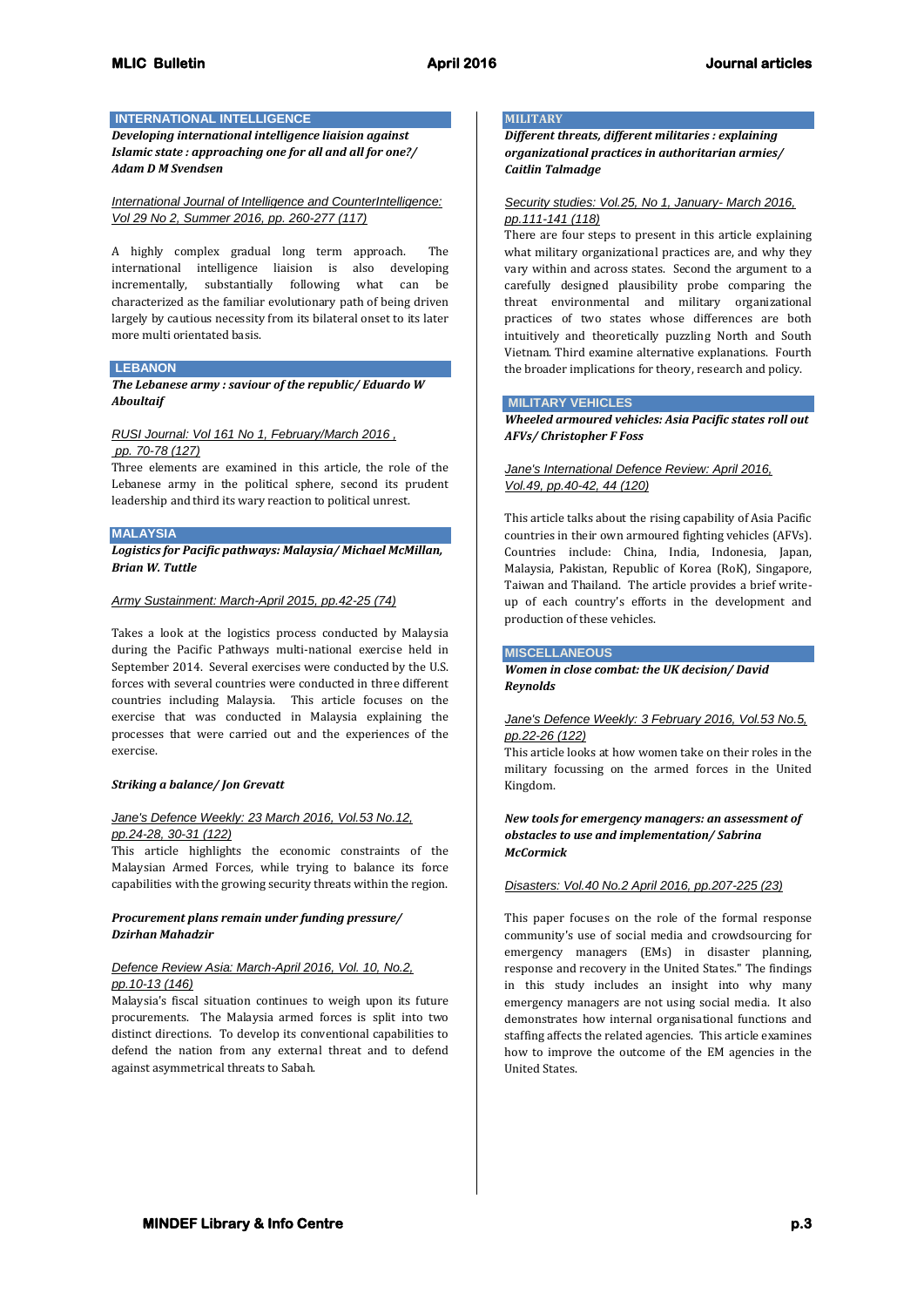# **MISCELLANEOUS**

# *Lonely at the top/ Tim Johns*

### *Management Today: April 2016 pp.43-45*

A look at the situation of being a leader of an organisation is like where the focus of this article is on the role of a Chief Executive Officer (CEO). It discusses the advantages and downside of being a CEO.

#### **MYANMAR**

*The Burma roads/ K Yhome*

# *Asian Survey: Vol.53 No.6 November/December 2015, pp.1217-1240 (12)*

The focus of this paper is on India's physical connectivity initiatives with East and Southeast Asia. Southeast Asia in particular has been moving toward greater and improved connectivity through various transportation projects and schemes with the vision of building a regional community.

### *Prospects for a Suu Kyi presidency*

# *Asia Monitor South East Asia Vol.1 :Vol.27, Issue 4, April 2016 , p.7 (49)*

The NLD has replaced the outgoing union solidarity and development party, which effectively acted as a proxy for the Myanmar army its formation in 2010. Suu Kyi will invariably be the leader of the NLD and its most influential member in either scenario her accession to the presidency is not necessarily a game changer.

#### **NORTH KOREA**

*The perils of strategic patience with North Korea/ Jong Kun Choi*

# *The Washington Quarterly Vol.38, No.4, Winter 2016, pp.57-72 (108)*

This article outlines the problems of relying on the idea of North Korean "collapsism" the predictive discourse confidently weighted toward North Korea's demise and policies of nonengagement seeking to hasten its collapse.

### **PAKISTAN**

*The Saudi-Pakistani relationships : more than meets the eye/ Kamal Alam*

### *RUSI Newsbrief: Vol 36 No 2, March 2016, pp.9-10 (129)*

Pakistan and relationship with Saudi relationship is based on Saudi patronage of individual elites. Pakistan has become a guarantor of Saudi security.

### *Five dangerous myths about Pakistan/ C Christine Fair*

# *The Washington Quarterly Vol.38, No.4, Winter 2016, pp.73-97 (108)*

This article address five of the most egregious and pernicious myths that Pakistani foreign and security policy establishment has propagated to promote what they deem to be Pakistan's vital interests.

### **PHILIPPINES**

*Overcoming security challenges in peace processes : Colombia and the Philippines/ Kristian Herbolzheimer*

#### *RUSI Newsbrief: Vol 36 No 2, March 2016, pp.6-8 (129)*

The Philippines and Colombia are experiencing some of the most recent and comprehensive efforts for a negotiated solution to armed conflict. Both peace processes are becoming objects of study for international academics, practitioners and policy makers.

#### **SAUDI ARABIA**

The decline and fall of the Arab state/ Ariel I Ahram

### *Survival : Vol.58, No.1, April - May 2016,*

*pp. 7 - 34 (106)*

Arab struggle has taken place in a wider global context in which notions of statehood and sovereignty have changed dramatically since the end of the cold war. In this article highlights the state and its competitors in the Arab world and the 2011 revolutions and the search for new rules.

#### **SINGAPORE**

*Ensuring Singapore's defensive edge/ Greg Waldron*

### *Flight International: 9-15 February 2016, p.32 (65)*

A brief article looking at Singapore's air force acquisition plans in order to enhance its fleet given the possible limits and challenges that it can face. However, it also reported that Singapore's intention to increase air force capabilities does not only mean acquiring new hardware but also means stepping up on training and people's capabilities.

### *Singapore in 2014/ Kenneth Paul Tan*

# *Asian Survey: Vol.53 No.1 January/February 2015, pp.157-164 (12)*

An overview of Singapore's political climate over 2014 as an outcome from the 2011 general election, of which the ruling People's Action Party attempts to find ways to still retain its position. The article looks at internal policies as well as Singapore's foreign relations.

# *The 2015 Singapore general elections (GE) : Lee Kuan Yew's last hurrah?/ James Chin*

### *Round Table: Commonwealth Journal of International Affairs April 2016,*

This issue is divided into two parts. The first part deal with the big picture how the PAP won the GE. The second part deals with specific components of the GE such as Malay/Muslim vote.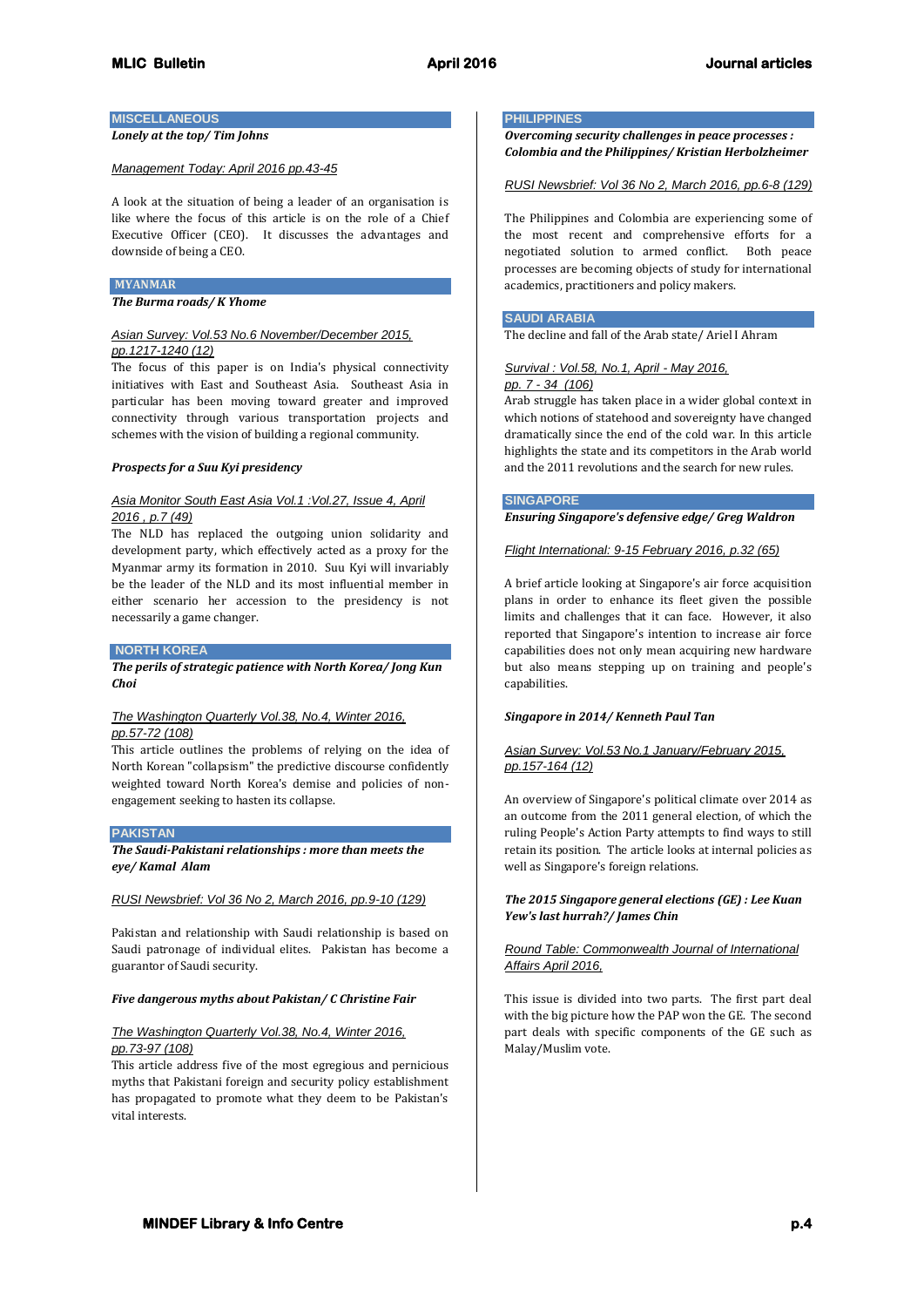### **SOUTH CHINA SEA**

### *China, United States call for halt on South China Sea 'militarisation'/ Ridzwan Rahmat, Grace Jean*

### *Jane's Defence Weekly, 2 March 2016, Vol.53 Iss. 9, p.6 (122)*

In a media conference in February 2016 after a meeting between China and the United States held in Washington, DC, both nations raised issues of militarisation of the South China Sea against each other and requested that all military activities should come to a halt. Both parties commented in the interest of their respective nations.

### *US-Philippines bolster military ties as China continues island building/ Richard D Fisher Jr*

# *Jane's Defence Weekly, 20 April 2016 Vol.53 Iss.16, p.8 (122)*

A brief article looking at the situation at the South China Sea where China is continuing to build island bases which has shown concern from the United States and the Philippines. This has triggered the United States to improve the defence of the Philippines and increase US capacity against China's military action.

#### **TAIWAN**

*Island endeavour/ Gavin Phipps*

# *Jane's Defence Weekly: 30 March 2016, Vol.53 Iss.13, pp.20-27 (122)*

An 8-page article providing an overview of what Taiwan's current national security is like as far as its relationship with China is concerned. Despite improved relations between the two states, this article suggests that Taiwan should not let its guard down and to always consider the likelihood of being a significant threat to China, and to be prepared in facing China's rising military capability. This article also includes the South China Sea territorial disputes in which Taiwan claims Taiping Island to be part of its territory.

### **TERRORISM**

*Political resilience and EU responses to aviation terrorism/ Javier Argomaniz*

# *Studies in Conflict & Terrorism, Vol.39, No 4, April 2016, pp. 363-379 (114)*

This issue to explore how the European Union has responded to a series of specific terrorist threats. This article analyze in the process how the European aviation security policy dossier has evolved in reaction to the loopholes revealed by the incidents required an additional layer of protection.

#### **THAILAND**

*Thai military poised for gradual COIN draw-down/ Anthony Davis*

### *Jane's Defence Weekly, 9 March 2016, Vol.53 Iss.10, p.25 (122)*

The article reports that the Thai army is starting a tentative withdrawal of out of area battalions from the region. The draw-down is taking place against the back drop of an insurgency since 2014. The draw-down process is clearly tentative and in 2016 will involve an initial reduction of 1500 personnel from the insurgency effected province.

# **TRANSPORT AIRCRAFT**

*Tactical and strategic airlift in the Asia Pacific/ Guy Martin*

# *Defence Review Asia: March - April 2016, Vol. 10, No. 2, pp.14-18 (146)*

Transport aircraft are a vital component of any military. In this article highlights military airlift by countries like Brunei, China, and Singapore and other countries.

# **UNITED KINGDOM**

*The UK armed forces and the value of the university armed service units/ Rachel Woodward*

### *RUSI Journal: Vol 161 No 1, February/March 2016 , pp. 32-39 (127)*

This article examines one specific set of ideas about the value of the USUs the value of the units to the British armed forces. It looks at the claim that USUs are valuable because they aid recruitment to the armed forces. Second it looks at the claim that the USUs value resides in their capacity to the inculcate and disseminate positive views of the British armed forces and of defence generally.

### **UNITED STATES**

*Hegemony, military power projection and US structural economic interests in the periphery/ James M Cypher*

### *Third World Quarterly : Vol.37, No.5, pp.800-817(101)*

This analysis of the present debate over the trajectory of US grand strategy including its geopolitical dimensions, in the context of the currently ongoing (October 2015), officially acknowledged military incursions in Iraq and Syria.

#### **VIETNAM**

*Breaker of armies : air power in the Easter offensive and the myth of line backer I and II in the Vietnam war/ Phil Haun*

*International Security : Vol 40, No 3, Winter 2015/2016, pp.139-178 (68)*

This article proceeds in five sections. The first section examines U.S air power doctrine. The second section evaluates the impact of air power technologies. The third section evaluates line backer I and its impact. The fourth section assesses the role of air power in the South Vietnamese. In the fifth section review the diplomatic maneuvering the delayed a settlement.

### **VIETNAM**

*Purposes and pitfalls of war by proxy : a systemic analysis/ Seyom Brown*

Small Wars & Insurgencies : Vol.27, No.2, pp.243-257 (97)

This article offers guidelines for reducing the risks and minimizing the consequences of such loss of control.